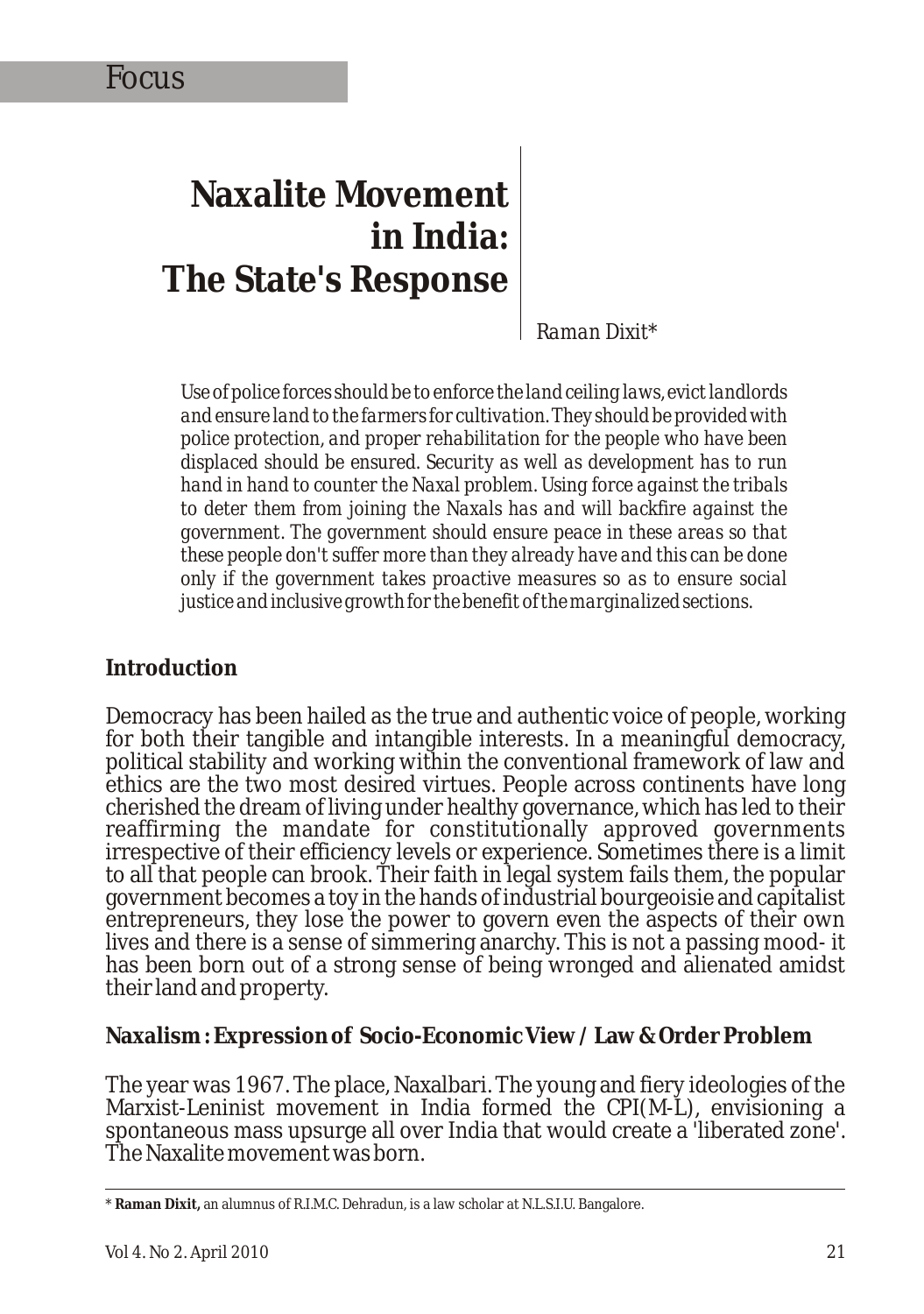**S**ometimes there is a limit to all that people can brook. Their faith in legal system fails them, the popular government becomes a toy in the hands of industrial bourgeoisie and capitalist entrepreneurs, they lose the power to govern even the aspects of their own lives and there is a sense of simmering anarchy.

The year was 2008. Prime Minister Manmohan Singh warned, "Naxalism is the greatest threat to our internal security." The credit for the survival of the movement for over 40 years must go to the Government, which has failed abysmally in addressing the causes and conditions that sustain the movement. The problem has been in the Indian state's perception of the causes of the Naxal movement.

**Government's Perspective**

When the Naxal uprising began in 1967, the Indian government looked at it as a law and order problem. It did not analyze the causes of the movement and the extent of mobilization of people. Hence, it believed that it could and would put an end to it in a short span of time using force. "During the outbreak of the armed clashes in Naxalbari, the then Home Minister Y B Chavan, addressing the Lok Sabha on June 13, 1967, described them as mere "lawlessness" – a transgression to be repressed and contained. So, while Charu Mazumdar named the 1970's the "Decade of liberation", the Indian state chose to make it the "decade of repression". The United Front government in West Bengal, confronted by the Naxal violence, was in a dilemma

about the nature and scope of its response<sup>2</sup>. It recognized the crucial need to address the problem of monstrous iniquity. As a government it could not let any violent uprising threaten its legitimacy, even if the cause was morally valid.

The government chose to react based on the latter point and so launched a massive police operation that drove the movement underground and brought most of its leaders under police custody within four months of the uprising. The emergency in 1975 was a period of carte-blanche to the state authorities to crush the movement. It lead to the legitimization of violation of human rights by the state. But ironically, the movement arose again in a more violent form after the emergency<sup>3</sup>. Police excesses like extra-judicial killings and extortion, misappropriation and harassment of the Naxal support base are public secrets, which governments have turned a blind eye to.

The Governments have enacted several laws to empower themselves to combat Naxals. The West Bengal Government enacted the West Bengal (Prevention of Violent Activities) Act 1970 to arm itself to repress the uprising. No particular national act has been enacted so far specifically to counter the Naxal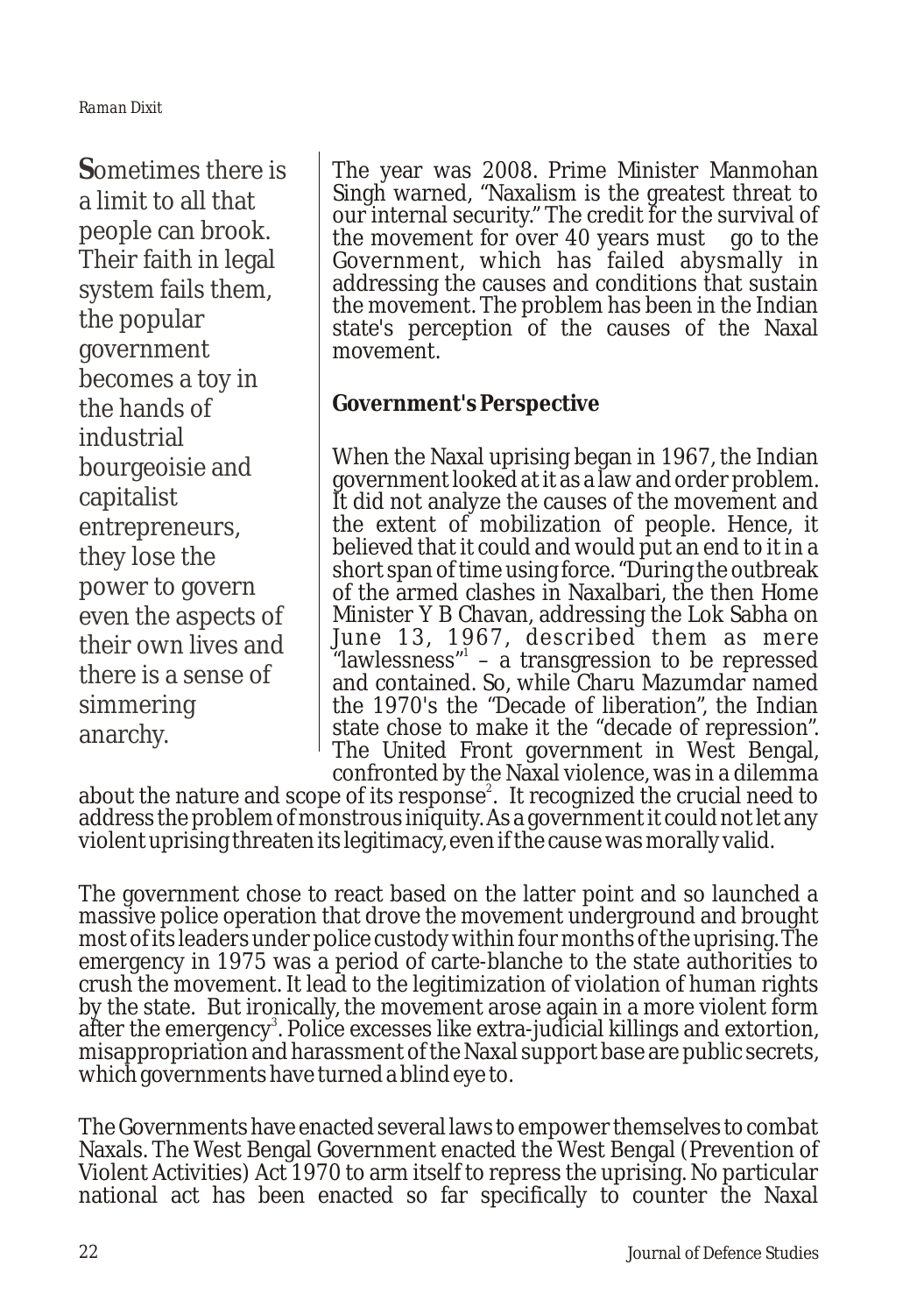movement, but various 'anti-terror' acts have been used to curb Naxal violence and too often , to target sympathizers by stamping them as Naxalites.

**"N**axalism is the greatest threat to our internal security." The credit for the survival of the movement for over 40 years must go to the Government, which has failed abysmally in addressing the causes and conditions that sustain the movement.

This trend was followed in several other states also. For instance, in Andhra Pradesh in 1983, the N.T Rama Rao government even liberalized arms licensing to enable people to 'protect' themselves from Naxals<sup>4</sup>.

However, in-spite of the government's muscle power and legal teeth, the Naxal movement has continued to spread its base because the rural poor and oppressed identify with its ideology. In other words, its inception, ideology, spread and sustenance are deeply rooted in socio-economic factors.

The Naxalite movement came into being as a result of prevailing social and economic issues. In fact, while conducting an enquiry into the uprising, the West Bengal State Secretariat of the CPI(M) stated, "Behind the peasant unrest in Naxalbari lies a deep social malady- malafide transfers, evictions and other anti-people actions of tea gardeners and jotedars." These issues were longstanding and

there was no dearth of reform legislation. But the spirit of the law remained confined to paper and the people were left to languish. Therefore, it recognized that the causes were in essence, socio-economic.

All the regions in which the Naxal movement took hold are ones with alarming levels of poverty. In Telangana, in the districts of Karimnagar, Adilabad and Warangal poverty was 95.8% while in the rest of the state it was between 50 and 60 per cent. After independence, the Indian government pursued agricultural policies focused on massively improving output without doing enough to check economic and social disparity. With the commercialization of agriculture, economic disparities widened. The rich got richer and the poor got poorer. The attempt of the government to abolish zamindari created a class of rich peasants from the backward classes<sup>6</sup>. With the spread of communist ideology, there was greater mobilization of the sharecroppers (bargadars) and landless laborers, who mostly belonged to the so called lower castes and tribes. This polarized the agrarian classes and created an environment of confrontation.

Mr. Kannabiran, President of the Andhra Pradesh Civil Rights Committee, said that the main objective of land reform was social transformation and it should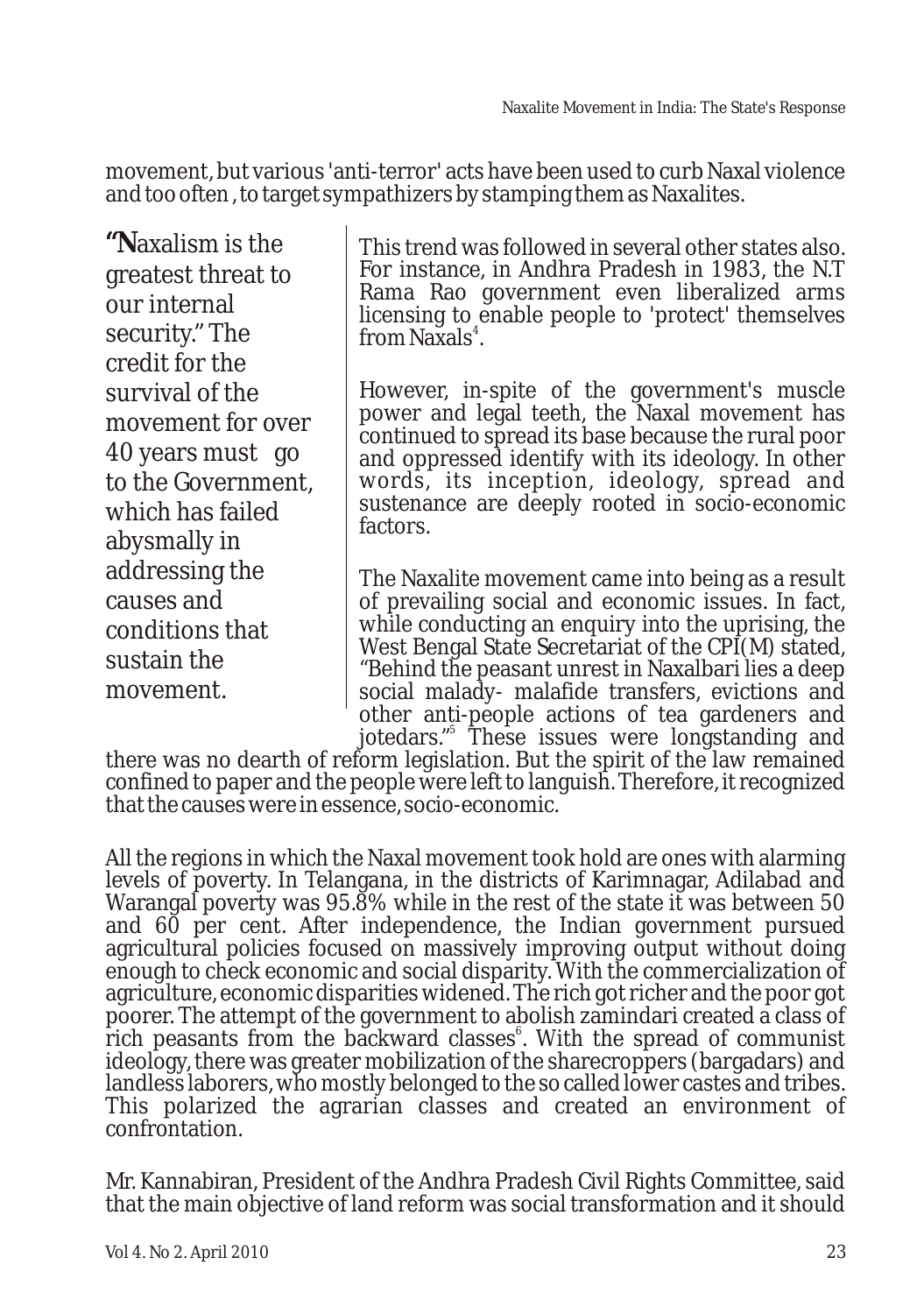not be collapsed with the question of immediate productivity impact of land reforms<sup>7</sup>. The failure of land reform was the macro-issue that affected both social and economic conditions of the people.

After independence the Indian government started the protracted and difficult process of abolishing the Zamindari system, to eliminate the role of intermediaries. By the end of the 1950s, the process was completed – on paper<sup>8</sup>. This meant that  $20$ million erstwhile tenants were now landowners. One rough estimate says that area under tenancy declined from 42% to around 20% by early 1960s<sup>9</sup>. However, to a large extent this was caused due to eviction of tenants by landlords and not by actual reform in the system. The next part of land reform was tenancy reform. Its objectives were to guarantee security of tenure to tenants, to ensure fair rent rates and to gain rights of ownership of land he/she cultivated, subject to some restrictions, at well below market rates<sup>10</sup>. In West Bengal, two major acts for land reform were passed in the 1950s aimed to eliminate intermediaries (zamindars and jotedars) and bring fixed rent tenants into a direct relationship with the state<sup>11</sup>. It gave the state powers to inquire into land transfers and cancel the transfer

**N**o particular national act has been enacted so far specifically to counter the Naxal movement, but various 'antiterror' acts have been used to curb Naxal violence and too often , to target sympathizers by stamping them as Naxalites.

if it was not bona fide. Abolition of intermediaries was generally successful. However, numerous loopholes and poor implementation meant that the landlords were able to retain control over large tracks of land. It did not protect the rights of Bargadars (sharecroppers), who were the most deprived section of society.

From 1947 to 1969, as part of land reform implementation in West Bengal, only 300,000 acres of above-ceiling land was redistributed, a little less than 3% of the cropped land in the state<sup>12</sup>. The 1961 census estimated that 82 percent of the tenancies in the country were insecure<sup>13</sup>. Bargadars received no protection until 1970, when the government, woken from stupor by the Naxalbari

uprising, amended the West Bengal Land Reforms Act to cover them also<sup> $14$ </sup>. The legislations themselves were not strong enough and implementation was extremely ineffective.

The Naxalbari upsurge was sparked by the fact that in-spite of the United Front being in power in the state, land reforms were still ineffectual. Its sustenance was fuelled by class and caste tensions

**W**ith the commercialization of agriculture, economic disparities widened.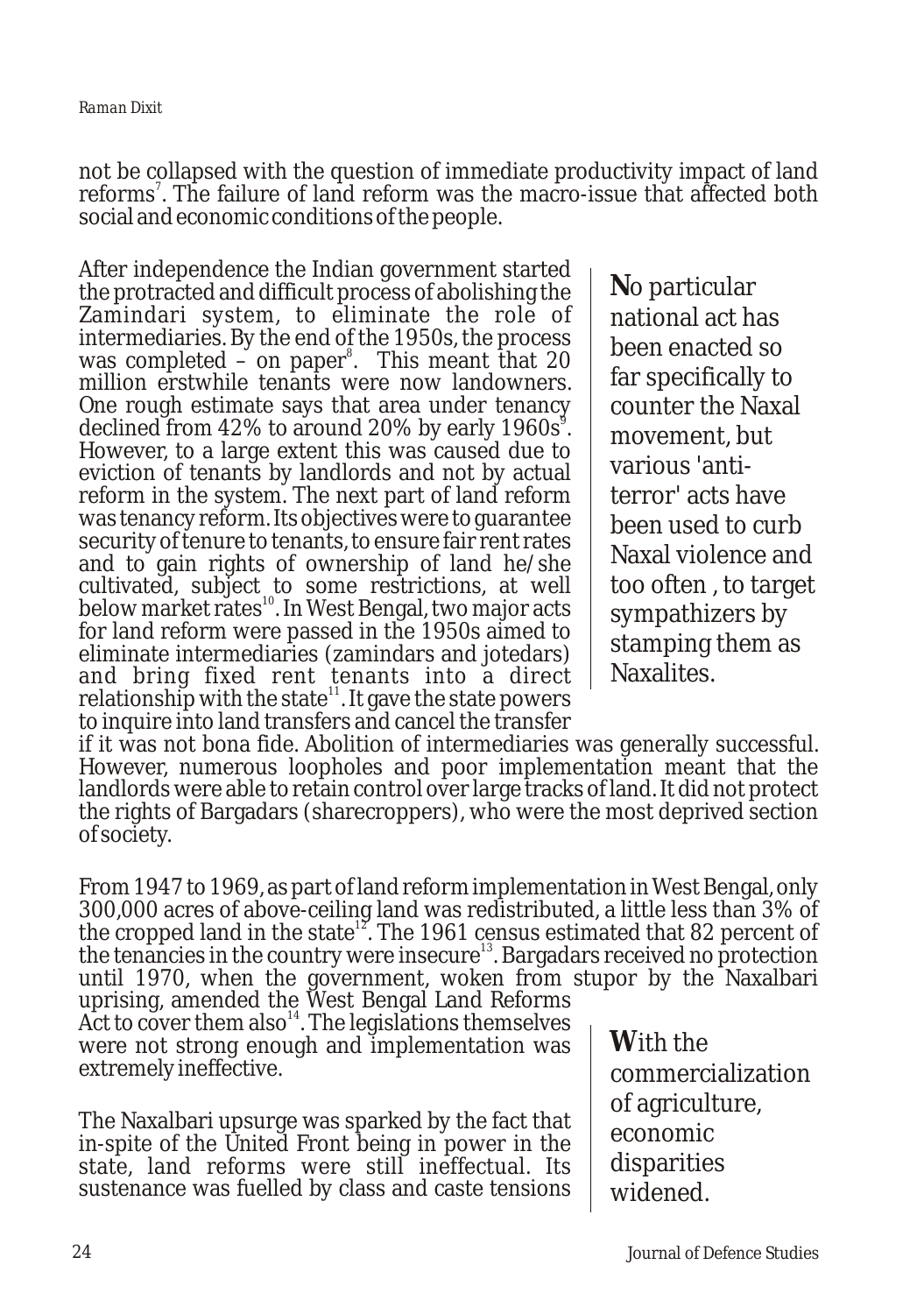**T**his polarized the agrarian classes and created an environment of confrontation.

and the sense of desperation due to the prevailing economic and social conditions.

To the local administration and the police nothing seemed to be more natural than to see their role as defenders of the vested interests irrespective of the changes in law. More importantly, there was a  $\alpha$  conspicuous lack of political will<sup>15</sup>. Hence a socially

biased bureaucracy also impeded progress and made the legal system ineffective as a tool for reform.

**Social Iniquity and Exploitation**

The oppressed classes were not only exploited as sharecroppers and landless labourers by the landlords - they also fell prey to money lenders. The groups constituting the sharecroppers and the landless laborers wanted a new social order with equity and the landed classes wanted to retain the prestige and status that was associated with the zamindars under the old system<sup>16</sup>. Also, in India, since there wasn't any distinction between class and caste relationships at that time, class conflict was manifested as caste conflict. The manifestations of the caste struggle as part of the Naxal movement is region specific<sup>17</sup>. In Srikakulam, a government sponsored study noted that "Chronic poverty and destitution have become the patterns of tribal life".<sup>18</sup>

**Alienation of Forest Land**

Alienation of Tribal land was a major issue that crippled their economic welfare. This was evident in good measure in the Srikakulam Naxal movement. By the time of the uprising only one third of the tribals owned land  $^{\text{19}}$ . Alienation happened largely because of the money-lenders' trap but also because of the government's restrictions of access to forest land, traditionally the exclusive domain of the tribals. In implementing government regulations on forest access, government officials resorted to harassment of the tribals<sup>20</sup>. Loss of access to forest produce which had constituted a significant part of their income and was also an integral part of their way of life, led to deep discontentment among the tribes.

The people who were most affected by the status quo, therefore, were the fuel for the Naxalist fire.

**Rural: Tribals and Agricultural Laborers**

The policies of the state disturbed the equilibrium in tribal society. Their social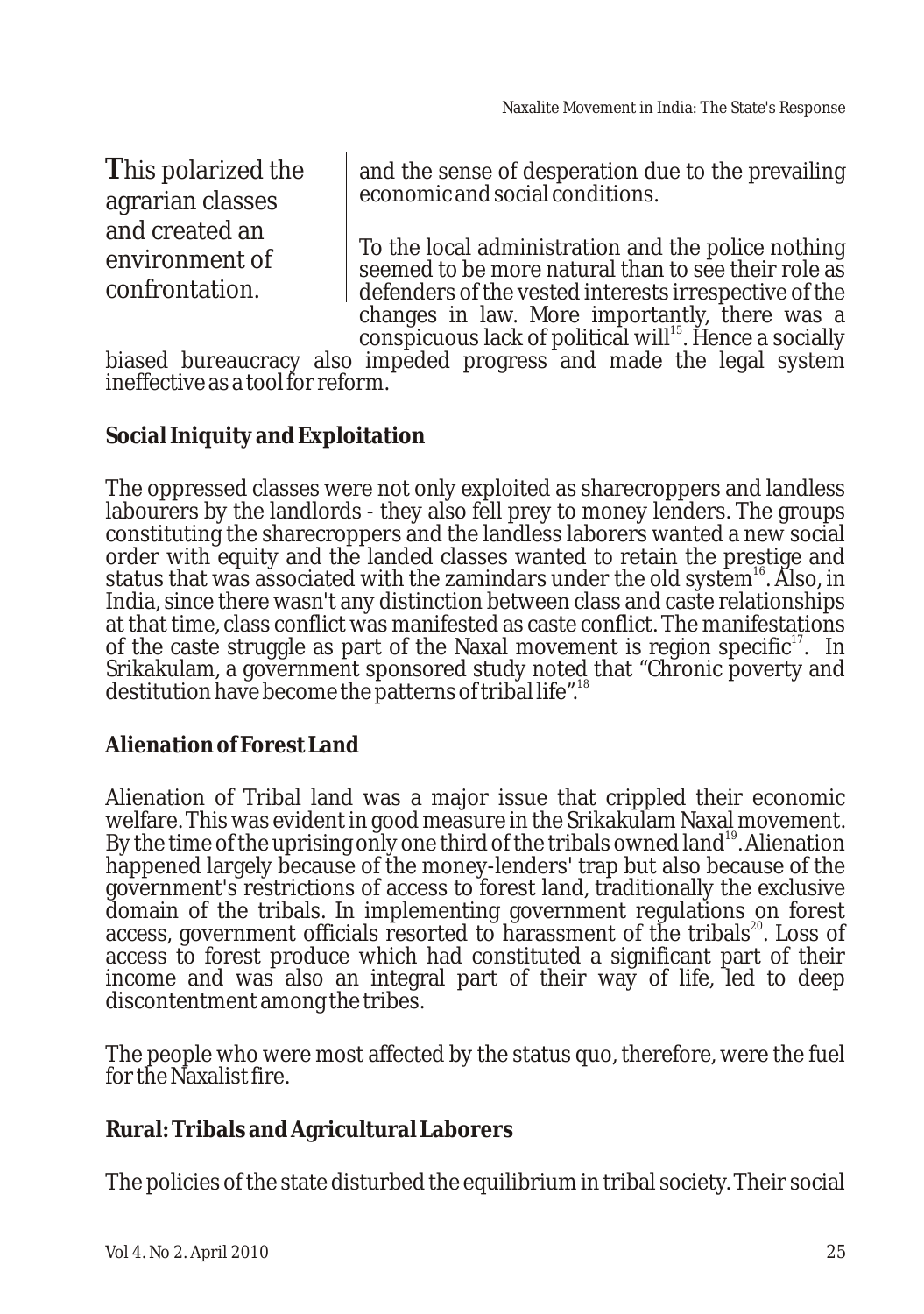structure was also more conducive to mass mobilization. In West Bengal, the bases of the Naxals at Naxalbari, Phansideoa and Kharibari were mainly

inhabited by the Santhal, Oraon and Rajbhanshi tribes<sup>21</sup>. They were the hardest hit by the agricultural commercialization and the government's forest policy. They also bore the brunt of social oppression. Their egalitarian social organization was very conducive to mass mobilization<sup>22</sup>. The landless everywhere share the same woes. The Naxal cadres also hailed from the classes of agricultural workers, sharecroppers and tenants.

## **Urban: Middle Class Youth**

The Naxalist movement found enormous support among the educated youth. These young men and women belonged to the petty bourgeoisie. Many of

**T**he landless everywhere share the same woes. The Naxal cadres also hailed from the classes of agricultural workers, sharecroppers and tenants.

the young Naxalites who went off to the forests were medical and engineering graduates<sup>23</sup>. Universities became hotbeds of radical ideology. Some went to rural areas to mobilize the people there and some stayed back in Calcutta, perpetrating acts of violence in an attempt to overthrow the state. Ironically, they were precisely the section of the student community who were the most difficult to bring into any kind of student movement and struggle. They shunned politics, disdained going in for the drudgery of mobilizing and organizing fellow students. With the onset of the recession, which signalled the coming of the general crisis of the capitalist path of development, that India had been placed upon for the past two decades, the problem of employment and of careers loomed large for these sections of the student community for the first  $time<sup>24</sup>$ . Their sense of disillusionment and the fiery idealism of youth directed them to Naxalist ideology. The repression of Naxalism during the emergency also attracted a large number of youth to Naxalism as a rebellious reaction to the government's oppression<sup>25</sup>. Naxalism appealed to each of these groups for different reasons.

#### **Tackling Naxalism**

The government has constituted an 'Empowered Group of Ministers' to counter the problem of Naxalism headed by the Home minister and select chief ministers<sup>26</sup>. The government under the Unlawful Activities Prevention Act (UAPA), 1967 amended in 2004 has banned the Communist Party of India (Marxist-Leninist) - People's War and all its associated formations, and the Maoist Communist Centre (MCC) and its front organizations<sup>27</sup>. The government has also constituted a Task force which will comprise of Nodal officers from the Naxal affected areas and officers from the IB, SSB and the  $CRPF^{28}$ . There is also a Coordination Centre that was set up in 1998 headed by the Union home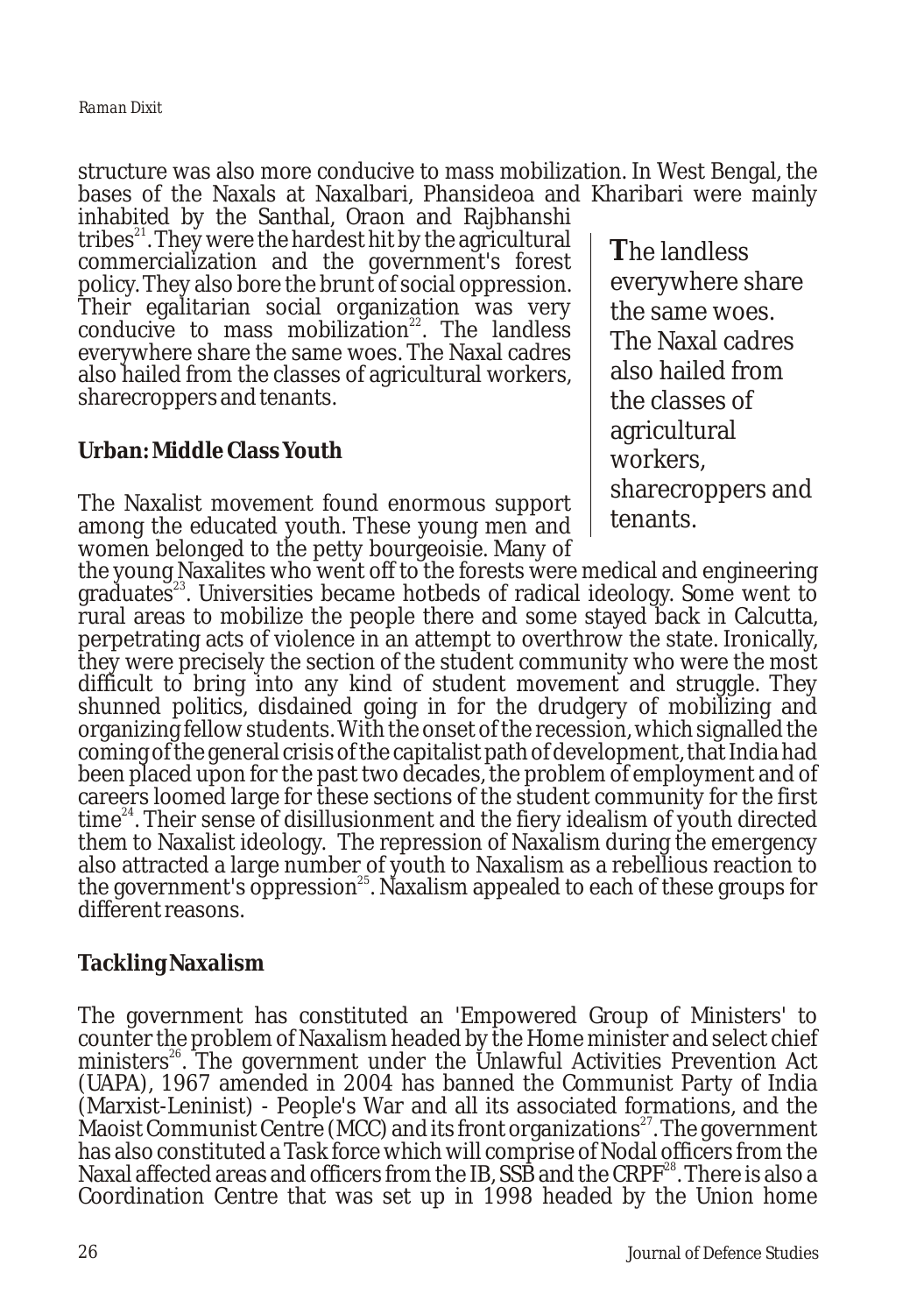minister with Chief Secretaries and DGPs of the Naxal affected areas for the coordination of steps taken to control Naxal activities<sup>29</sup>. The government has laid down a clear plan to tackle the left wing extremism. It has formulated a two pronged strategy to solve the problem of Naxalism.

**Law and Order approach**

**Modernizing the Police Force**

The government has launched a Police Modernization Scheme in areas affected by Naxal movements. Under this scheme huge sums of money have been provided to the state governments by the central government to modernize their equipment and tactical gear including latest communication, vehicles and infrastructure facility. States have also been told to determine police stations and outposts that are susceptible to Naxal attacks and have to be fortified.<sup>30</sup>

**D**ue to increased use of IED by the Naxalites and the increased number of casualties the government has decided to provide the forces with Mine Protected Vehicles (MPV).

Central Para Military Forces have been deployed on a long term basis by the government to help the state governments to fight against the Naxals.

Due to increased use of IED by the Naxalites and the increased number of casualties the government has decided to provide the forces with Mine Protected Vehicles (MPV).

Central Para Military Forces have been deployed on a long term basis by the government to help the state governments to fight against the Naxals. The states have also been relieved from paying the charges involved in deploying these forces for about 3 years which nearly is about Rs.1100 crores. The government, also to discourage the youth from the path to militancy, has revised the recruiting guidelines to permit 40% recruitment in Central Para Military Forces from areas affected by Naxalism<sup>31</sup>. The government has also raised a special force of 14,000 personnel consisting of Central Paramilitary Forces, state police and exservicemen from areas affected by Naxalism<sup>32</sup>. At present 36 battalions of Central Para Military Forces are deployed in Naxalite affected areas.<sup>37</sup>

The government, to strengthen the security network in the states, has set-up the Indian Reserve (IR) battalions. These forces along with providing additional security provide youth with employment opportunities. The Centre has also raised the amount provided to each battalion to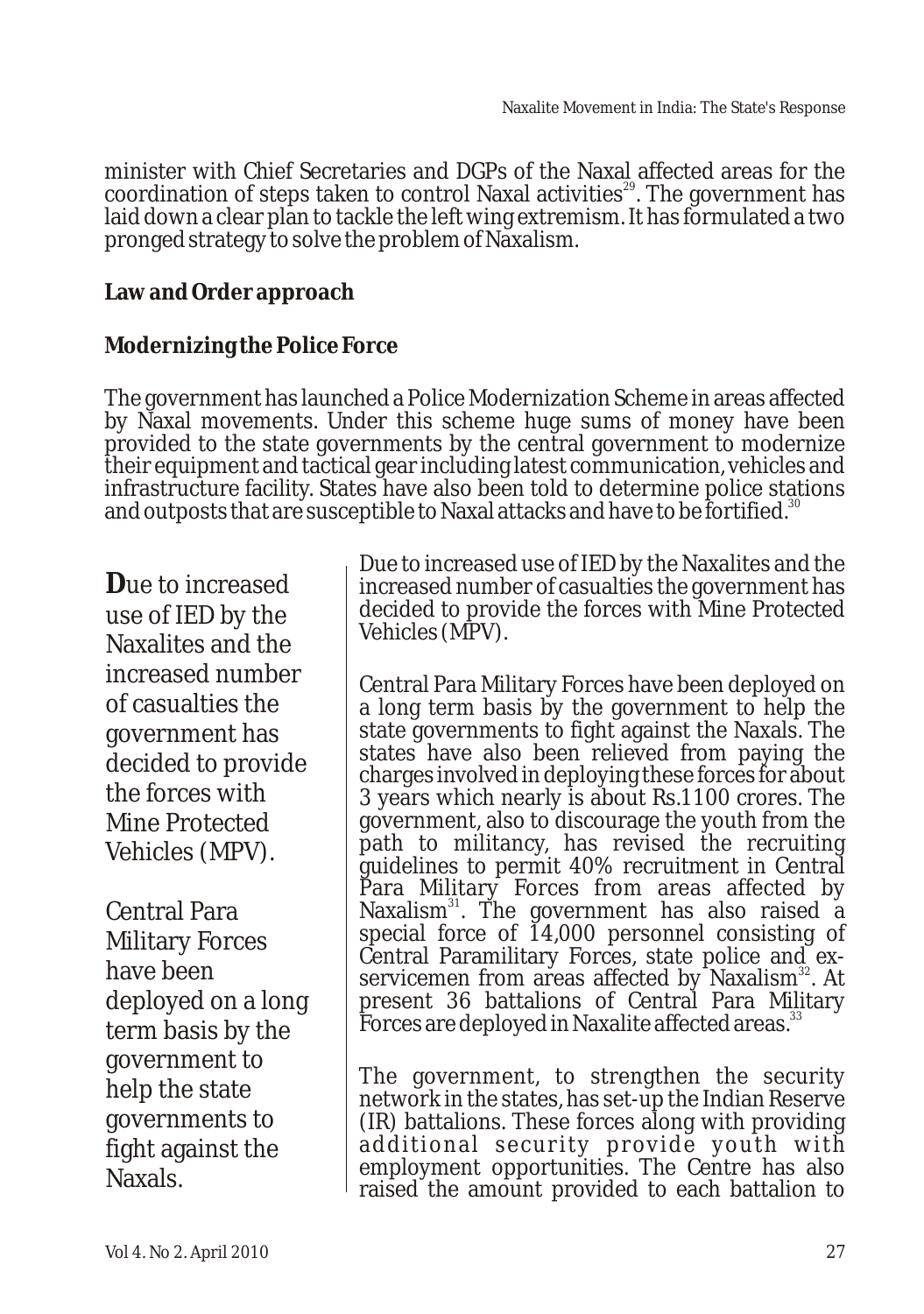Rs.20 crores from the previous Rs.13 crores. $^{34}$  In April 2006, the government authorized the formation of nine more Indian reserve battalions of 1000 <sup>35</sup> personnel each.

In order to ensure that the activities by the Nepalese Maoists don't affect India, SSB has been deployed along the Indo-Nepal border. They have been given a massive fund of  $\overline{Rs}$ .444 crores for their modernization.<sup>36</sup>

The revision of the Security Related Expenditure (SRE) Scheme in 2005 which included many security related items which were not included in the Police Modernization Scheme like insurance scheme for police personnel, community policing, expenditure incurred on publicity to counter propaganda of Naxalites, rehabilitation of the Naxals who surrender and the level of imbursement which was raised from  $50\%$  to  $100\%$ .<sup>37</sup> Presently 76 districts in 9 states which are badly affected by Naxal activities are covered in this scheme.<sup>38</sup>

Plans have been set in motion for the formation of three to four specialized Anti-Maoist Centres at critically important locations at inter-state boundaries which will be equipped with five helicopters each and would be manned by the CRPF and the pilots would be called from the Army/BSF/Air Force. The use of UAV's for reconnaissance missions and collection of intelligence from Naxal affected areas has been authorized by the Centre. Ex-servicemen have also been called for the formation of an auxiliary force which will primarily be supervising the work of detecting mines and explosives laid by Naxalites. Around 4,800 ex-servicemen have already joined the fight and an expected 5,000 are expected to join. The government of Chhattisgarh started the Counter

**T**he use of UAV's for reconnaissance missions and collection of intelligence from Naxal affected areas has been authorized by the Centre. Exservicemen have also been called for the formation of an auxiliary force which will primarily be supervising the work of detecting mines and explosives laid by Naxalites.

Terrorism and Jungle Warfare College in Kanker imparts training to counter the well trained and motivated guerrilla force of the Naxals, where police personnel are given rigorous training in guerrilla warfare and are made to live in the open and taught how to live off the land. Even the Army who as such are not very interested in getting themselves dragged into tackling Naxalism have been training 16 companies of paramilitary and state personnel in counter Naxalism operations.<sup>36</sup>

States have also established their own special security force like Andhra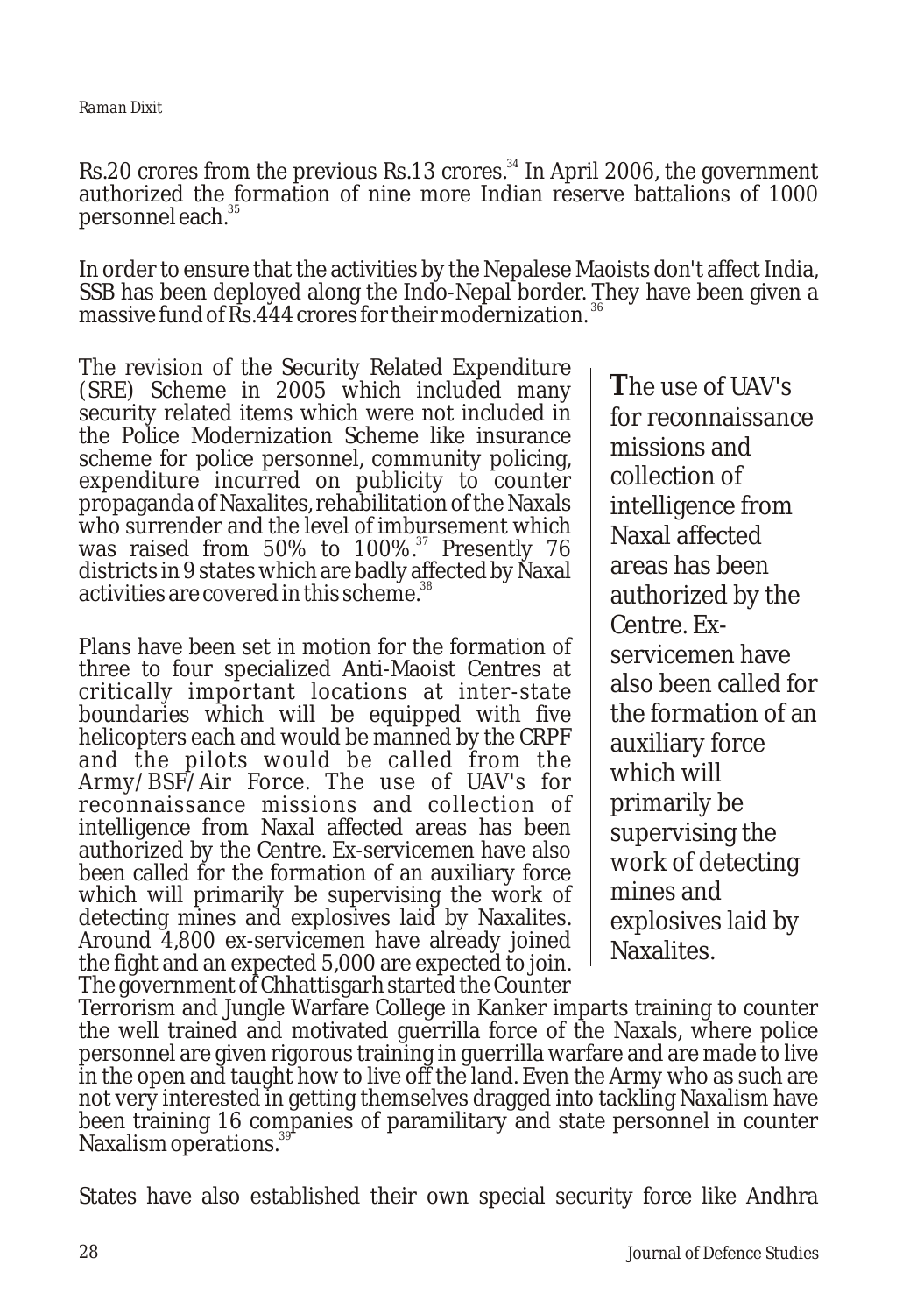Pradesh has formed the Greyhounds which are said to be one of the most effective police force to combat the Naxal problem and the government of Uttar Pradesh has also raised a battalion of the Provisional Armed Constabulary consisting of the local youth.<sup>40</sup> Even the Central government has formed the COBRA which is a special force formed to deal with Naxalism in any state.

**Social Integration approach:**

#### **Social Economic Development**

The government started the Backward Districts initiative in 2003-2004 and the Backward Regions Grant Fund (BRGF) under which 55 of the worst affected areas in 9 states were to be provided with funds to the tune of Rs. 2475 crores to tackle the problem of Naxalism. Around 250 districts have been included the BRGF scheme to accelerate socio-economic development in these districts which is to be administered by the Ministry of Panchayati Raj.<sup>4</sup> Various state governments have allocated funds to the areas affected by

**T**he government of Chhattisgarh has also announced houses worth Rs.1 lakh and employment to the kin of who got killed in the Maoist violence and the Jharkhand government increased the insurance amount to be given to the kin of jawans to 21.5 lakhs from the 10 lakhs.

Naxalism. The government of Bengal allocated Rs.50 crores for the underdeveloped rural areas of the state. A separate fund of Rs.5 crores was set aside for Paschimanchal comprising of 74 blocks of Bankpura, Purulia, West Midnapore, Burdwan and Birbhum districts. They also created a separate department for Paschimanchal development to expedite the implementation of poverty alleviation programs. $4$ 

The government of Karnataka also allocated special funds for development in villages affected by Naxal activities. Grama panchayats were provided with Rs.10 lakhs a year for two years to develop the villages within their jurisdiction. Other grants from the government, zilla and taluk panchayats were also included to be used in the development of these villages. $43$ 

The government also requested the planning commission to include other Naxal affected areas under the Scheme of Backward Regions Grant Funds for which Rs.5000 crores have been set apart.<sup>44</sup>

The government of Chhattisgarh has also announced houses worth Rs.1 lakh and employment to the kin of who got killed in the Maoist violence and the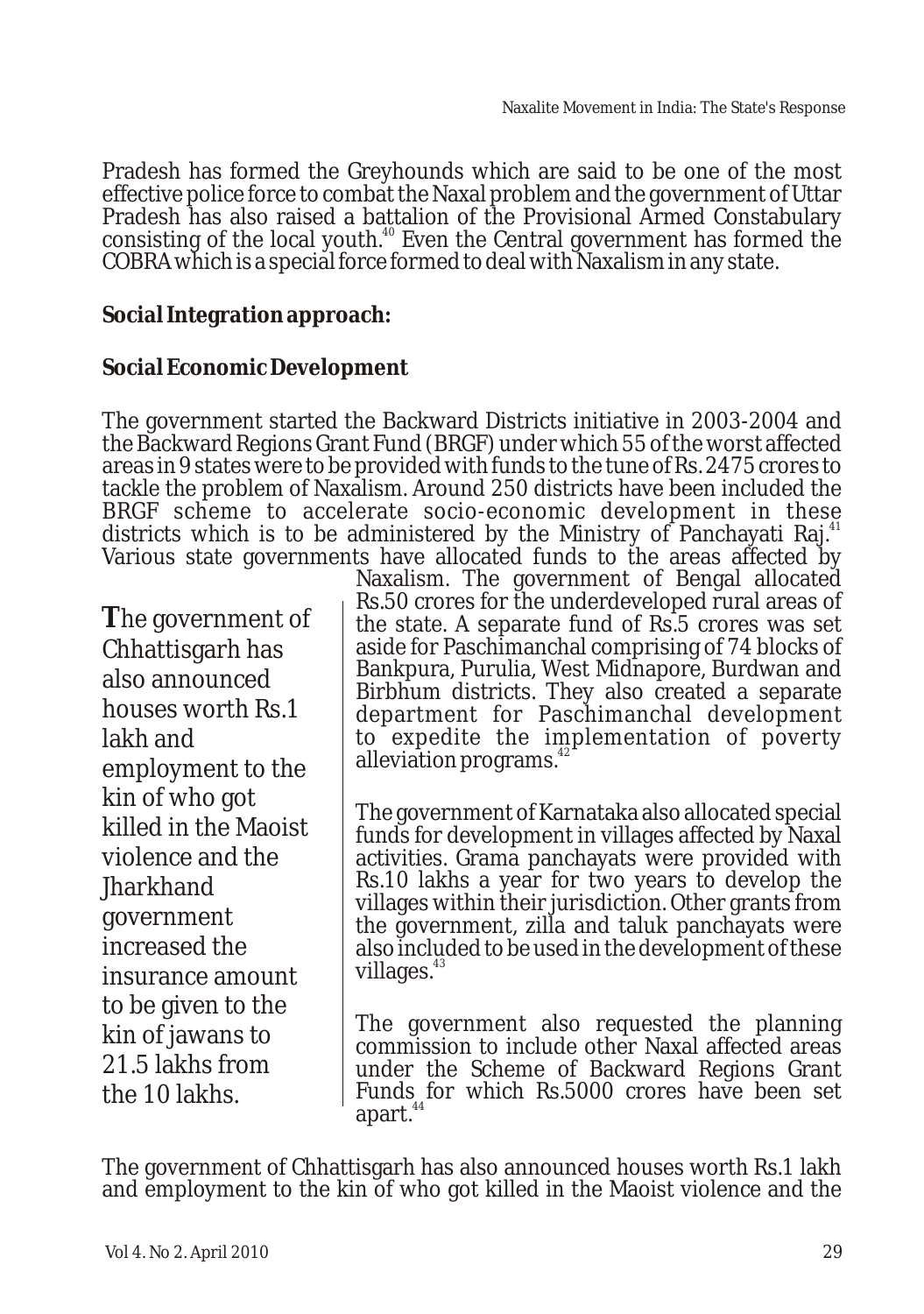Jharkhand government increased the insurance amount to be given to the kin of jawans to 21.5 lakhs from the 10 lakhs. $4$ 

Various schemes launched have been launched by the government like the Pradhan Mantri Gram Sadak Yojana (PMGSY) which offers tremendous opportunities for rural road connectivity. For certain districts affected by Naxalism which have a population of 500 and above in plain areas and 250 and above in tribal areas 3 years perspective plans are being formulated to cover all habitations. The National Rural Employment Guarantee Programme (NREGP) is being implemented in 330 districts affected by Naxalism so as to universalize the demand-driven programme for wage-employment. Other schemes which are in addition to the above mentioned schemes are Bharat Nirman, National Rural Health mission

**S**tates like Jharkhand and Orissa have offered huge incentives to the Naxals who surrender themselves. Further, the government has offered cash equivalent to the price of the weapon surrendered.

(NRHM), Sarva Shiksha Abhiyan (SSA), Integrated Child Development Services (ICDS) and other income generating and social security schemes of the Ministry of Rural Development, Agriculture, Panchayati Raj and Tribal affairs. The central government will also provide 100 percent assistance in the formation of Ashram schools and hostels for girls and boys in tribal areas. $46$ 

States like Jharkhand and Orissa have offered huge incentives to the Naxals who surrender themselves. Further, the government has offered cash equivalent to the price of the weapon surrendered. They will provide them with life insurance cover, vocational training, agricultural land, health and educational facilities for their children.<sup>47</sup>

**The Laws Made by the Government**

#### **Rehabilitation and Resettlement Policy, 2007**

The main aim of this act is to minimize the displacement of people and to promote non-displacing or least displacing alternatives.<sup>48</sup> The Government issued a rehabilitation policy on 11 0ctober 2007 for the easy displacement of people who lose their land for industrial growth. Under this policy land in change for land will be given, job prospective to at least one member of the family, vocational training and housing benefits including houses to people in rural areas and urban areas will be some of the benefits.<sup>49</sup>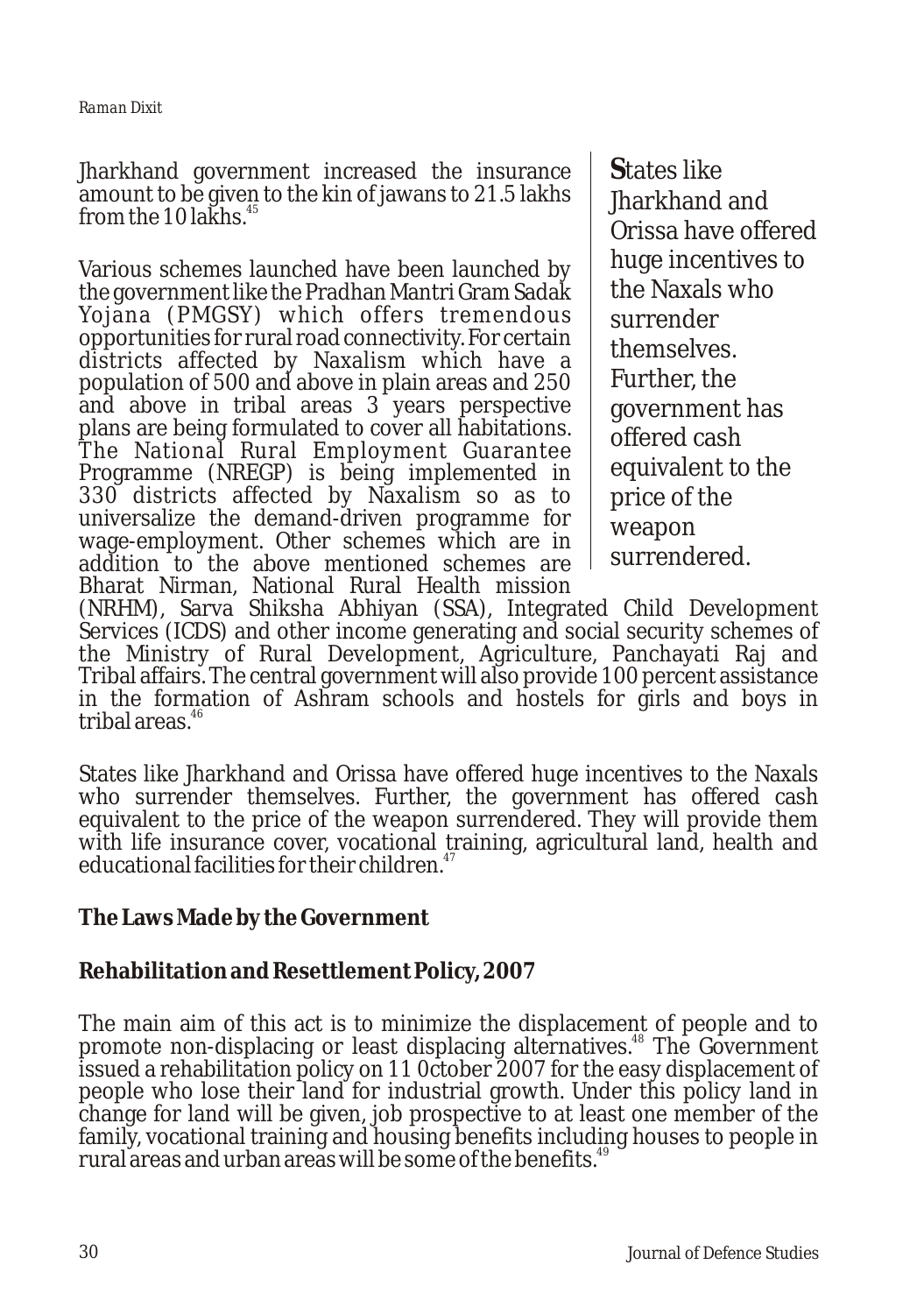# **Forest Rights Act, 2006**

The Scheduled Tribe and Other Traditional Forest dwellers (Recognition of forest Rights) Act 2006 or the Forest Rights Act recognizes the rights of the scheduled tribes and forest dwellers who have been living in the forests for<br>years but their rights have still not been recognized.<sup>86</sup> The Ministry of Environment and Forests has also allowed use of 1 hectare of land for nonforest purposes and conversion of kutcha roads into pukka roads.<sup>51</sup>

#### **Chhattisgarh Special Public Securities Act, 2006**

This bill provides definition of unlawful activities, declaring an organisation unlawful, formation of an advisory board wherever the state government feels the need for its establishment, procedure of the formation of the advisory board, action of the advisory board, penalties viz punishments even for not committing a crime, the power to notify a place being used for unlawful activities and taking occupation of such place thereof and revision/bar against intervention by the courts. $^{\circ}$ 

## **Are these laws effective?**

These laws have in many ways caused a lot of problems to the tribals and the scheduled castes by negating the spirit of the various safeguards available to the scheduled tribes under the constitution and other laws in the country.<sup>53</sup> The act providing 'land for land' has become a nightmare for the government and

**T**he act providing 'land for land' has become a nightmare for the government and has become a stumbling block for ensuring industralisation.

has become a stumbling block for ensuring industralisation. As per the Unlawful activities prevention act (UAPA) the government has banned all organisations that have any connections with any Naxal movements like the MCC or the CPI-M (Marxist-Leninist). There was no need of this bill to tackle Naxalism. This bill was formulated, only to silence the appropriate discord and dissent brewing in the minds of people in the areas affected by Naxalism due to persistent ignorance by the government to their situation. This Bill has also failed to make a distinction between the anti-social, anti-national elements from the people who are peace loving.<sup>54</sup>

CSPS Bill, 2005 also provides the District Magistrate unconditional powers to notify places which he thinks are being used for unlawful activities without any prior notification. There is no requirement of production of anything as evidence to prove that the said place is being used for unlawful activities. It is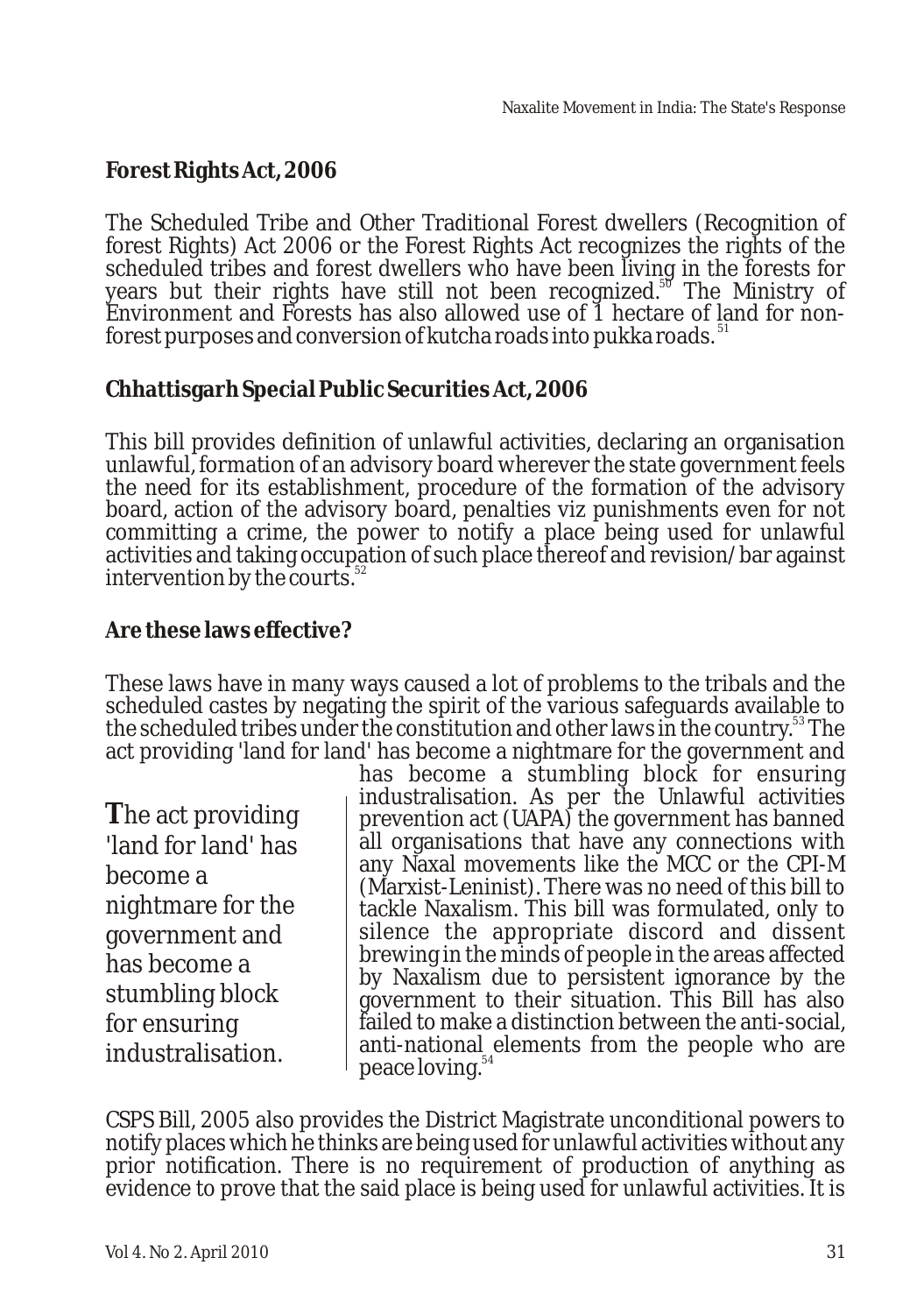#### *Raman Dixit*

just a violation of principles of natural justice as the aggrieved parties don't even get a fair hearing.<sup>55</sup> This bill also provides that any revision application has to be filed with the High court only, challenging the validity of the order of the government. This petition has to be filed within 30 days and that no court has the jurisdiction against any decision of the court. Any kind of application or form of revision or injunction by a court or officer except for the High court and the Supreme Court regarding any action to be taken as a follow up to the order of the government has been barred in this Bill.<sup>56</sup> So it can be said that this bill was totally uncalled for and has only be brought to act as a blandishment to the people.

#### **Which Approach is Better?**

The approach which I find as the solution which will solve the problem of Naxalism is the Social Integration. The tribals and scheduled castes that live in the Naxal affected areas have been neglected for the past many decades and now want some attention from the government. Providing them with incentives like giving them right over the forest produce from the forests in which they have been living for generations, providing them with houses etc. is the right modus of solving their basic problems. The main reason for the spread of Naxalism is the exploitation of poor and scheduled castes. The main thing which has to be done is to enforce land ceiling laws, utilization of the funds provided to government to the maximum and political expediency. Use of police forces should be to enforce the land ceiling laws, evict landlords and ensure land to the farmers for cultivation. They should be provided with police protection, and proper rehabilitation for the people who have been displaced should be ensured. Security as well as development has to run hand in hand to counter the Naxal problem.<sup>37</sup>

The government has to instil faith in the people that they will be governed in a better manner than by the Naxals. The government should include laws in the forest act that only forest dwelling tribes and scheduled castes should be allowed to use the produce of the forest. Proper guarding of financial institutions sanctioning loans to these tribes should be ensured which will help these tribes to realize that the government is with them.<sup>58</sup>

The Central government should form a separate ministry which will undertake the development of the areas affected by the Naxal activities. The following

steps ought to be taken by the government:<br>Ensure the safety of the civilians by st Ensure the safety of the civilians by stopping the Salwa Judum campaign and ensuring that no counter insurgency measures are taken by risking the

lives of the civilians.<br>•Checking instances of human rights violation by the security forces and the Salwa Judum.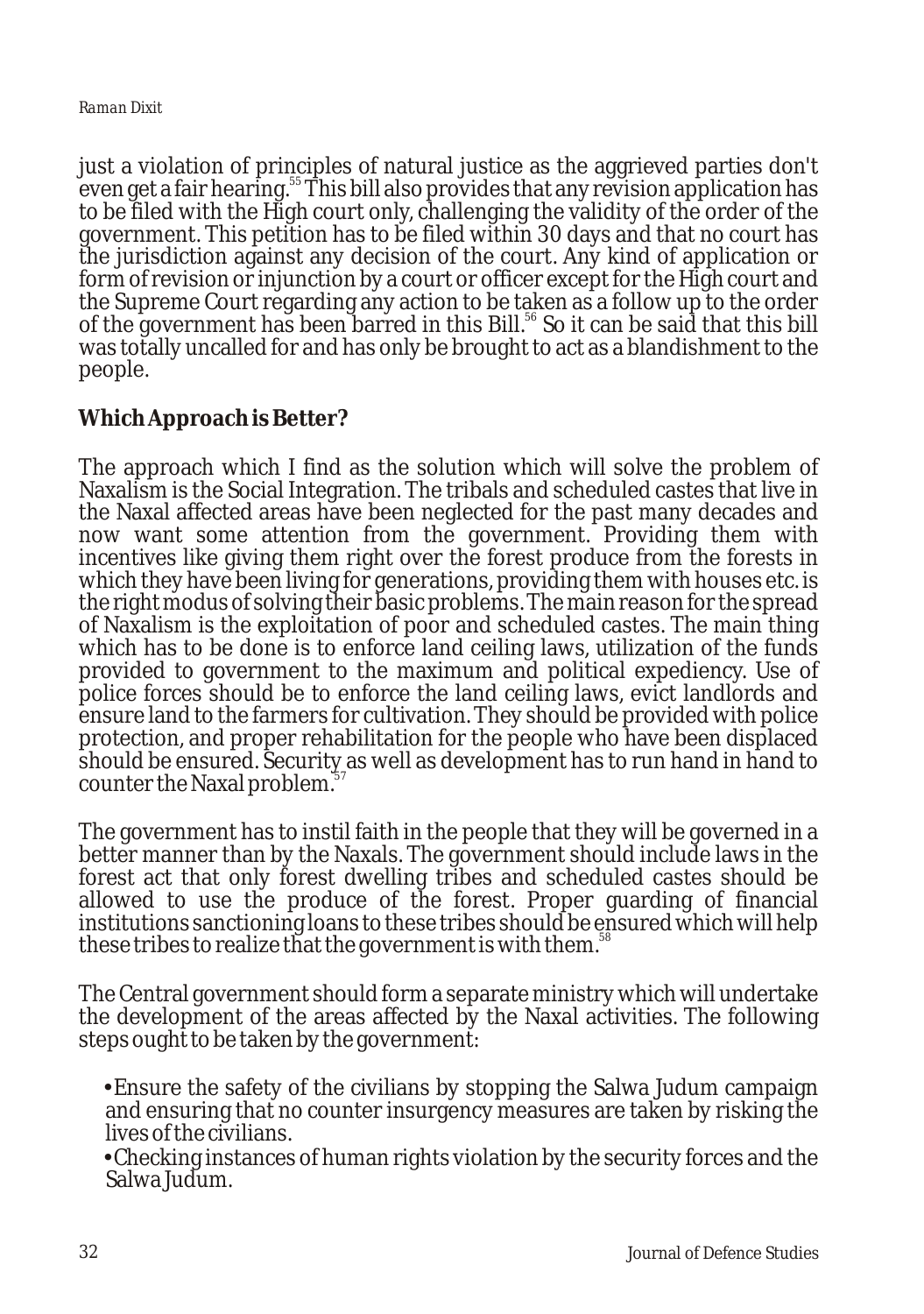?Registering the crimes perpetrated by the security forces, Salwa Judum and

?the Maoists and bringing them to justice. Banning of Bal Mandal (The child division of Naxalites) with immediate

?effect. Ensuring safety of those who surrendered and those who lived in camps or were related with Salwa Judum activities.<sup>59</sup><br>•

Using force against the tribals to deter them from joining the Naxals has and will backfire against the government. The government should ensure peace in these areas so that these people don't suffer more than they already have and this can be done only if the government takes proactive measures so as to ensure social justice and inclusive growth for the benefit of the marginalized sections.

# **Conclusion**

The state has to do much more than plan counter-insurgency operations or support violent vigilante groups to suppress the Naxalite movement. After close examination of the historical and ideological origins of the movement, it is clear that the movement thrives on the dissatisfaction of the marginalized and alienates the population. The socio-economic perspective of Naxalism talks about how the rebel movement is shaped due to the failure of the institutional mechanisms and frameworks to deliver socio-economic justice. This article outlines the steps taken by the government, but concedes that it is not enough to over-emphasize the 'law and order' approach

**C**lose examination of the movement will enable to understand that the marginalized take up arms only to break down the insensitive establishment, which has failed to deliver an egalitarian society.

Close examination of the movement will enable to understand that the marginalizedtake up arms only to break down the insensitive establishment, which has failed to deliver an egalitarian society. The Naxalite leaders may talk about 'deliverance of the proletariat from the neo-liberalist bourgeoisie, and the dawn of New Democracy', but such phrases mean little to the tribals and landless labourers who find themselves at the receiving end of statesponsored and non state-sponsored exploitation. They are in the battle only because of their disillusionment with the status quo.

It is clear that there is a wide chasm between promises and their eventual deliverance. Until the government implements employment, poverty alleviation and land reform programmes, counterinsurgency measures cannot achieve much. Social

justice and inclusive growth are the planks on which the government must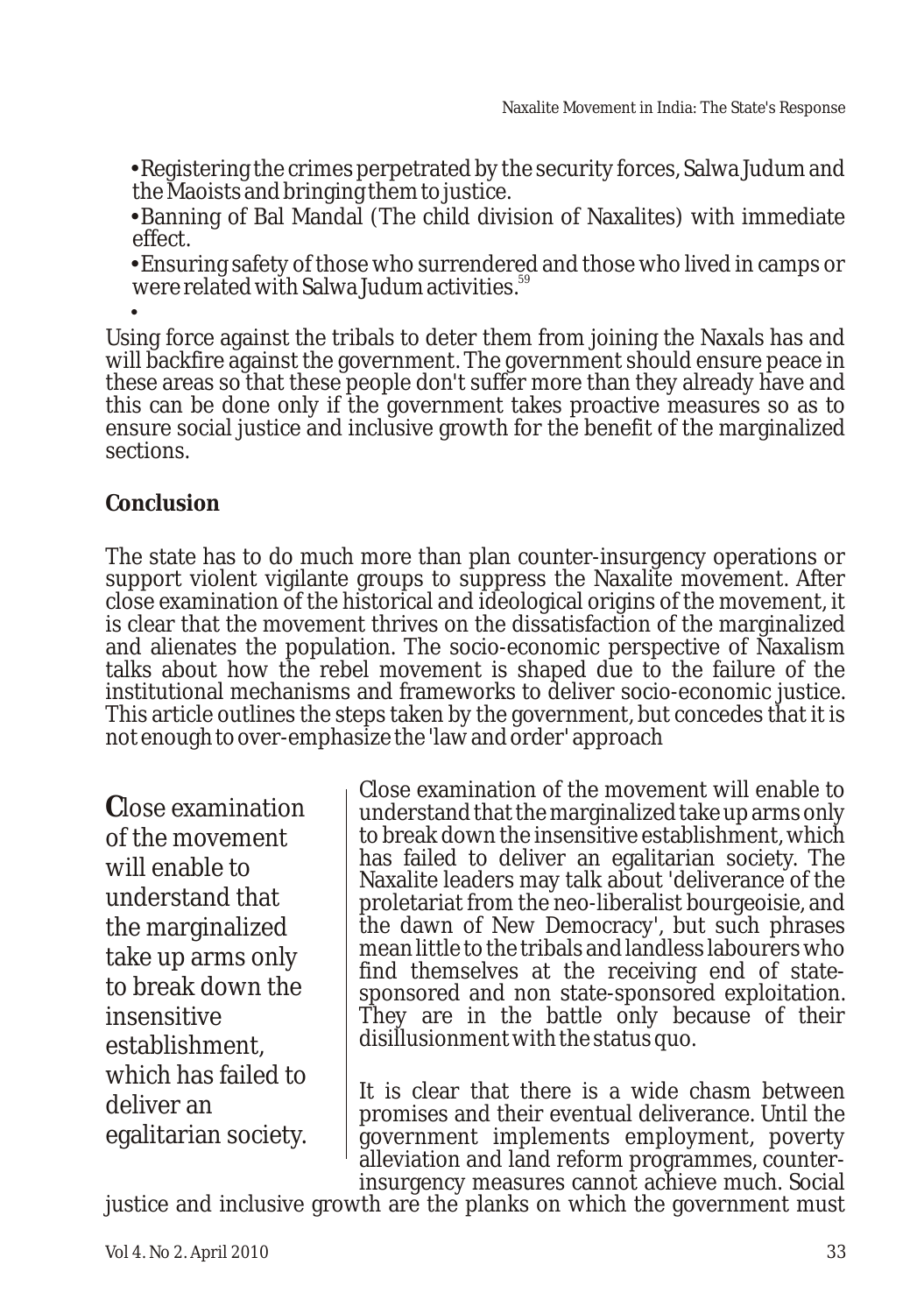#### build its programme. Only with consolidated efforts on the part of the legal and political framework socio-economic reforms can be implemented, and the problem of Naxalism tackled.

| Notes:   |                                                                                                                                                                                                                                                        |
|----------|--------------------------------------------------------------------------------------------------------------------------------------------------------------------------------------------------------------------------------------------------------|
| 1        | S. Banerjee, "Naxalbari: Between Past and Future", 37(22), Economic and Political Weekly, June 2002, 2115 at<br>$2115$ , Source: http://www.jstor.org/stable/4412182 (Last accessed on $10/01/2010$ ).                                                 |
| 2        | R. Ravikanti,""People's war" and state response: The Naxalite Movement in Telangana", University of British<br>Columbia, September 1995, at 33 Source: https://dspace.library.ubc.ca/handle/2429/3955(Last accessed on<br>$10/01/2010$ ).              |
| 3        | Ibid.at $63.S$                                                                                                                                                                                                                                         |
| 4        | Supra note 20 at 89.                                                                                                                                                                                                                                   |
| 5        | Supra note 19 at 33.                                                                                                                                                                                                                                   |
| 6        | G. R. Sahay, "Naxalism, caste-based militias and human security: lessons from Bihar", Centre for Development<br>Studies, July 2008, at 4 Source:http://www.arts.monash.edu/mai/asaa/gaurangsahay.pdf (Last accessed on<br>$10/01/2010$ ).              |
| 7        | T. Haque and G. Parthasarathy, "Land Reform and Rural Development: Highlights of a National Seminar", 27(8),<br>Economic and Political zWeekly, February 1992, at 395, Source:http://www.jstor.org/stable/4397623(Last<br>Accessed on: $10/01/2010$ ). |
|          |                                                                                                                                                                                                                                                        |
| 8<br>9   | B. Chandra et al, India Since Independence (New Delhi, Penguin Books, 2000) at 408.<br><i>Ibid.</i> at 409.                                                                                                                                            |
| 10       | Supranote 26 at 528.                                                                                                                                                                                                                                   |
| 11       | West Bengal Estate Acquisition Act, 1953. See in West Bengal Laws Vol.6. at 7.                                                                                                                                                                         |
| 12       | T. Hanstad and J. Brown, "Land Reform Law and Implementation in West Bengal: Lessons and                                                                                                                                                               |
|          | Recommendations", December 2001, Rural zDevelopment Institute , Source:                                                                                                                                                                                |
|          | http://www.rdiland.org/PDF/PDF_Reports/RDI_112.pdf (Last accessed on 10/01/2010).                                                                                                                                                                      |
| 13       | Supranote 26, at 532.<br><b>Ibid</b>                                                                                                                                                                                                                   |
| 14<br>15 | P.K.Datta, "Land reforms administration in West Bengal" (New Delhi, Daya Publishing Company, 1980), at 5.                                                                                                                                              |
| 16       | Supranote 24, at 4.                                                                                                                                                                                                                                    |
| 17       | Supranote 20 at 43.                                                                                                                                                                                                                                    |
| 18       | Supranote 20 at 33.                                                                                                                                                                                                                                    |
| 19       | Supranote 20 at 41.                                                                                                                                                                                                                                    |
| 20       | Supranote 20 at 41.                                                                                                                                                                                                                                    |
| 21       | Supranote 20 at 28.                                                                                                                                                                                                                                    |
| 22       | Supranote 20 at 28.                                                                                                                                                                                                                                    |
| 23       | M.Sen, "The Naxalites and Naxalism", 6(3/5), <i>Economic and Political Weekly</i> , January 1971, 195 at 197, Source:<br>http://www.jstor.org/stable/4381533(Last accessed on $10/01/2010$ ).                                                          |
| 24       | <b>Ibid</b>                                                                                                                                                                                                                                            |
| 25       | *Supranote 20, at 63.                                                                                                                                                                                                                                  |
| 26       | V. Anand, "Dealing with Naxalism", $27(11&12)$ , <i>World Focus</i> , $(2006)$ at 30.                                                                                                                                                                  |
| 27       | "Adivasis of Chhattisgarh-Victims of the Naxalite movement and Salwa Judum", Asian Centre for Human Rights, at<br>49.                                                                                                                                  |
| 28       | P. Singh, "Naxal Threat and State Response". Source:                                                                                                                                                                                                   |
|          | http://hrm.iimb.ernet.in/cpp/pdf/NAXAL_THREAT_AND_STATE_RESPONSE(IIM).pdf (Last accessed on 12th                                                                                                                                                       |
|          | january, $2010$ ) at 4.                                                                                                                                                                                                                                |
| 29       | <b>Ibid</b>                                                                                                                                                                                                                                            |
| 30       | "Status Paper on the Naxal Problem as on March 13 2006", Ministry of Home affairs. Source:                                                                                                                                                             |
|          | http://www.satp.org/satporgtp/countries/india/document/papers/06Mar13_Naxal%20Problem%20.htm                                                                                                                                                           |
|          | (Last accessed on 13th January, 2010).                                                                                                                                                                                                                 |
| 31       | <b>Ibid</b>                                                                                                                                                                                                                                            |
| 32       | "Naxal Conflict in 2006", Asian Centre for Human Rights, at 23.                                                                                                                                                                                        |
| 33       | "Status Paper on Internal Security Situation as on Sep 1 2008", Ministry of Home Affairs. Source:<br>http://www.mha.nic.in/pdfs/STTSPPR (Last accessed on 1st August, 2009) at 38.                                                                     |
| 34       | Supra note 64.                                                                                                                                                                                                                                         |

- *Supra* note 60 at 31.
- *Supra* note 64.